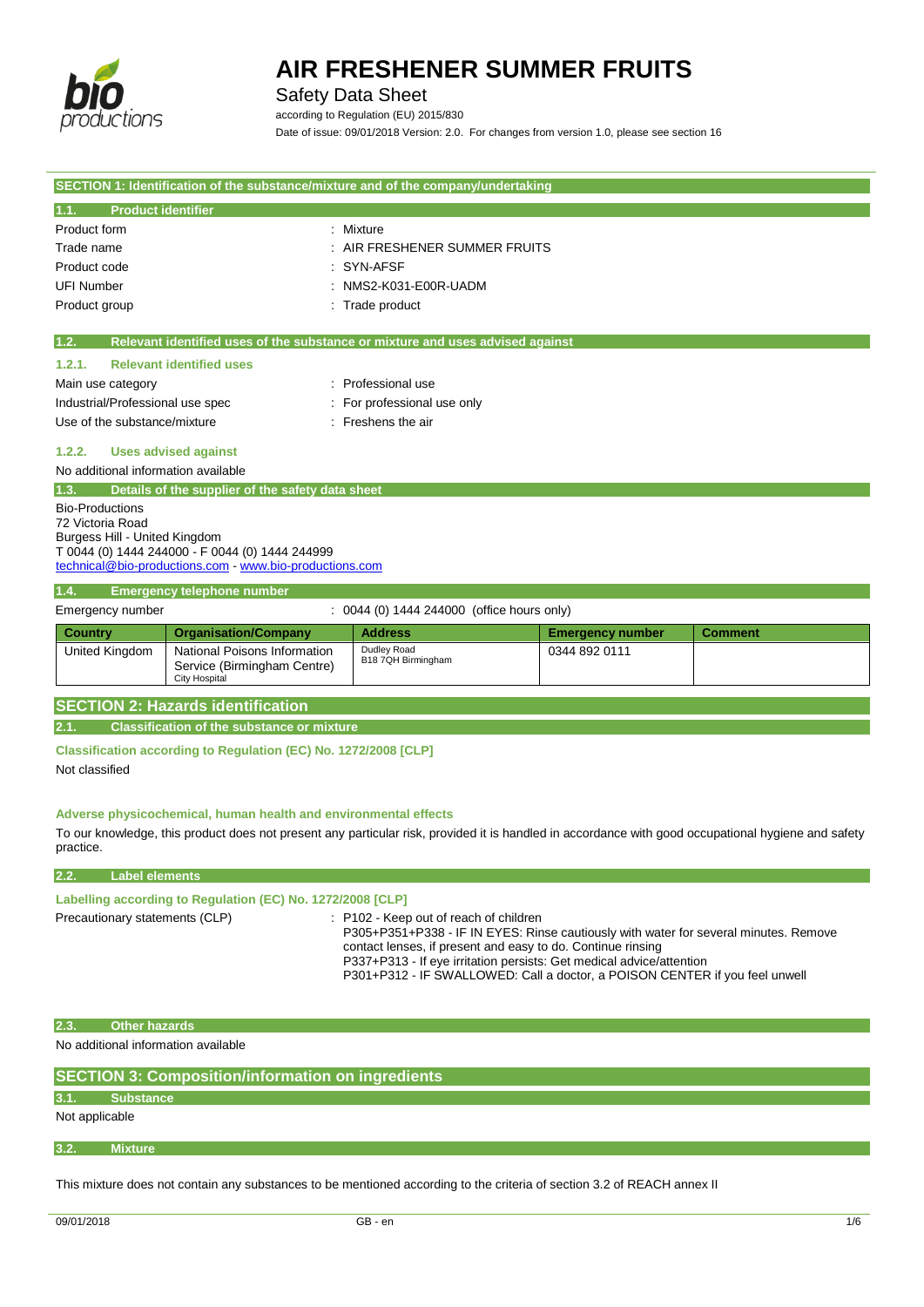## Safety Data Sheet

according to Regulation (EU) 2015/830

| <b>SECTION 4: First aid measures</b>                                        |                                                                                                                                                              |
|-----------------------------------------------------------------------------|--------------------------------------------------------------------------------------------------------------------------------------------------------------|
| <b>Description of first aid measures</b><br>4.1.                            |                                                                                                                                                              |
| First aid measures general                                                  | If you feel unwell, seek medical advice (show the label where possible)                                                                                      |
| First-aid measures after inhalation                                         | Remove person to fresh air and keep comfortable for breathing.                                                                                               |
| First-aid measures after skin contact                                       | Wash skin with plenty of water.                                                                                                                              |
| First-aid measures after eye contact                                        | Rinse eyes with water as a precaution.                                                                                                                       |
| First aid advice Ingestion                                                  | Do not give anything by mouth to an unconscious person. Wash mouth out with water, then<br>drink pleanty of water. Do NOT induce vomiting.                   |
| 4.2.<br>Most important symptoms and effects, both acute and delayed         |                                                                                                                                                              |
| No additional information available                                         |                                                                                                                                                              |
| 4.3.<br>Treat symptomatically.                                              | Indication of any immediate medical attention and special treatment needed                                                                                   |
| <b>SECTION 5: Firefighting measures</b>                                     |                                                                                                                                                              |
|                                                                             |                                                                                                                                                              |
| <b>Extinguishing media</b><br>5.1.                                          |                                                                                                                                                              |
| Suitable extinguishing media                                                | The product is not flammable. Use extinguishing agent suitable for surrounding fire. Water<br>spray. Dry powder. Foam. Carbon dioxide.                       |
| 5.2.<br>Special hazards arising from the substance or mixture               |                                                                                                                                                              |
| Hazardous decomposition products in case of<br>fire                         | : Toxic fumes may be released.                                                                                                                               |
| 5.3.<br><b>Advice for firefighters</b>                                      |                                                                                                                                                              |
| Protection during firefighting                                              | : Do not attempt to take action without suitable protective equipment. Self-contained breathing<br>apparatus. Complete protective clothing.                  |
| <b>SECTION 6: Accidental release measures</b>                               |                                                                                                                                                              |
| Personal precautions, protective equipment and emergency procedures<br>6.1. |                                                                                                                                                              |
| 6.1.1.<br>For non-emergency personnel                                       |                                                                                                                                                              |
| Emergency procedures                                                        | : Ventilate spillage area.                                                                                                                                   |
| 6.1.2.<br>For emergency responders                                          |                                                                                                                                                              |
| Protective equipment                                                        | Do not attempt to take action without suitable protective equipment. For further information<br>refer to section 8: "Exposure controls/personal protection". |
| <b>Environmental precautions</b><br>6.2.                                    |                                                                                                                                                              |
| Avoid release to the environment.                                           |                                                                                                                                                              |
| Methods and material for containment and cleaning up<br>6.3.                |                                                                                                                                                              |
| Methods for cleaning up                                                     | : Take up liquid spill into absorbent material.                                                                                                              |
| Other information                                                           | Dispose of materials or solid residues at an authorized site.                                                                                                |
| 6.4.<br><b>Reference to other sections</b>                                  |                                                                                                                                                              |
| For further information refer to section 13.                                |                                                                                                                                                              |
| <b>SECTION 7: Handling and storage</b>                                      |                                                                                                                                                              |
| <b>Precautions for safe handling</b><br>7.1.                                |                                                                                                                                                              |
| Precautions for safe handling                                               | Ensure good ventilation of the work station. Wear personal protective equipment.                                                                             |
| Hygiene measures                                                            | Do not eat, drink or smoke when using this product. Always wash hands after handling the<br>product.                                                         |
| Conditions for safe storage, including any incompatibilities<br>7.2.        |                                                                                                                                                              |
| Storage conditions                                                          | : Store in a well-ventilated place. Keep cool.                                                                                                               |
| Specific end use(s)<br>7.3.                                                 |                                                                                                                                                              |
| No additional information available                                         |                                                                                                                                                              |
| <b>SECTION 8: Exposure controls/personal protection</b>                     |                                                                                                                                                              |
| <b>Control parameters</b>                                                   |                                                                                                                                                              |
| No additional information available                                         |                                                                                                                                                              |
|                                                                             |                                                                                                                                                              |
| <b>Exposure controls</b><br>8.2.                                            |                                                                                                                                                              |
| Appropriate engineering controls:                                           |                                                                                                                                                              |

Ensure good ventilation of the work station.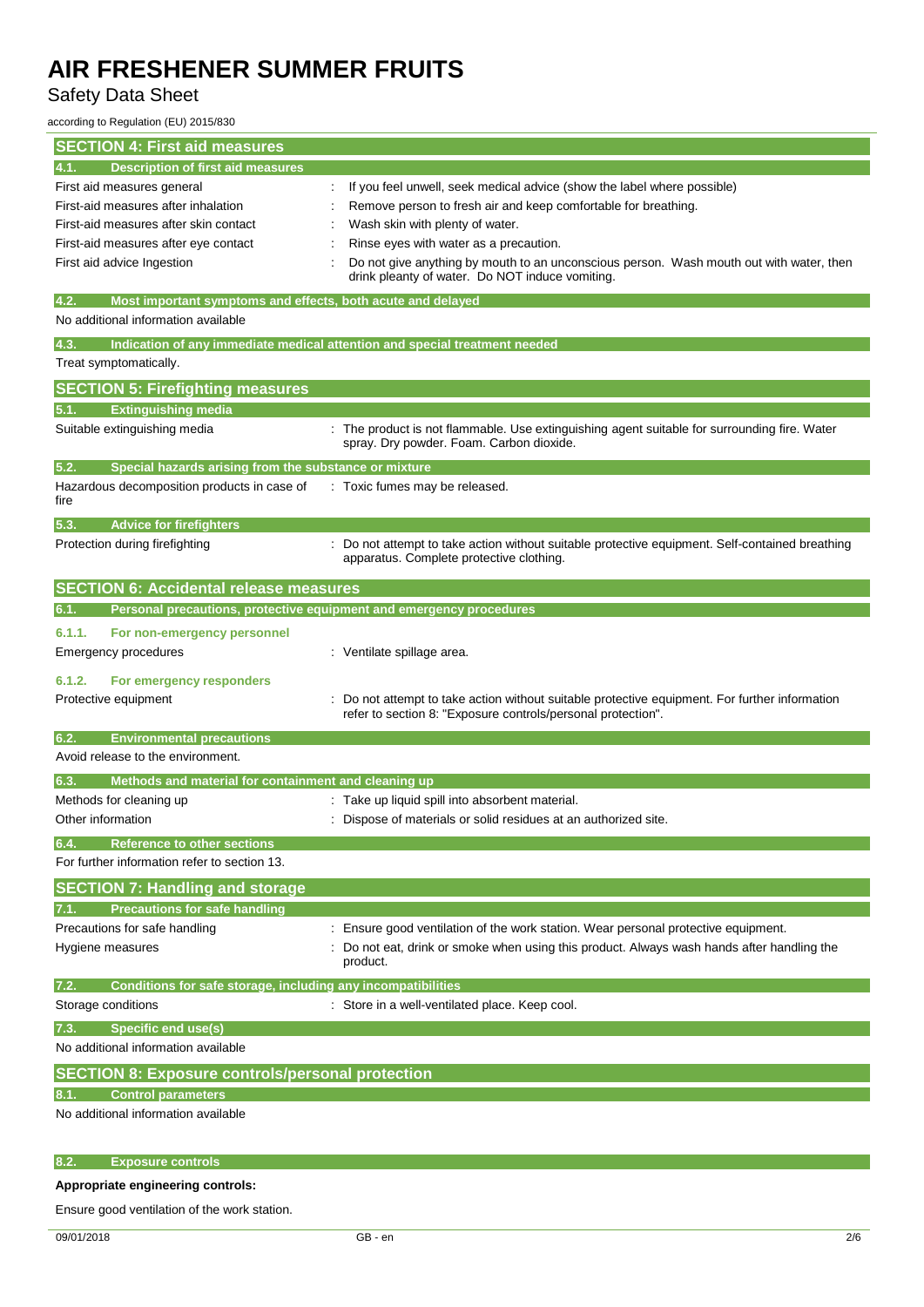## Safety Data Sheet

according to Regulation (EU) 2015/830

#### **Hand protection:**

Protective gloves

#### **Eye protection:**

Safety glasses

#### **Skin and body protection:**

Wear suitable protective clothing

#### **Respiratory protection:**

In case of insufficient ventilation, wear suitable respiratory equipment

#### **Environmental exposure controls:**

Avoid release to the environment.

| <b>SECTION 9: Physical and chemical properties</b>                                 |                      |  |
|------------------------------------------------------------------------------------|----------------------|--|
| Information on basic physical and chemical properties<br>9.1.                      |                      |  |
| Physical state                                                                     | : Liquid             |  |
| Colour                                                                             | Red/viotet.          |  |
| Odour                                                                              | pleasant fruity.     |  |
| Odour threshold                                                                    | No data available    |  |
| pH                                                                                 | $6.5 - 7.5$          |  |
| Relative evaporation rate (butyl acetate=1)                                        | No data available    |  |
| Melting point                                                                      | Not applicable       |  |
| Freezing point                                                                     | No data available    |  |
| Boiling point                                                                      | No data available    |  |
| Flash point                                                                        | No data available    |  |
| Auto-ignition temperature                                                          | No data available    |  |
| Decomposition temperature                                                          | No data available    |  |
| Flammability (solid, gas)                                                          | Not applicable       |  |
| Vapour pressure                                                                    | No data available    |  |
| Relative vapour density at 20 °C                                                   | No data available    |  |
| Relative density                                                                   | No data available    |  |
| Solubility                                                                         | Miscible with water. |  |
| Log Pow                                                                            | No data available    |  |
| Viscosity, kinematic                                                               | No data available    |  |
| Viscosity, dynamic                                                                 | No data available    |  |
| Explosive properties                                                               | No data available    |  |
| Oxidising properties                                                               | No data available    |  |
| <b>Explosive limits</b>                                                            | No data available    |  |
| 9.2.<br><b>Other information</b>                                                   |                      |  |
| No additional information available                                                |                      |  |
| <b>SECTION 10: Stability and reactivity</b>                                        |                      |  |
| <b>Reactivity</b><br>10.1.                                                         |                      |  |
| The product is non-reactive under normal conditions of use, storage and transport. |                      |  |
| 10.2.<br><b>Chemical stability</b>                                                 |                      |  |
| Stable under normal conditions.                                                    |                      |  |

**10.3. Possibility of hazardous reactions** No dangerous reactions known under normal conditions of use.

### **10.4. Conditions to avoid**

None under recommended storage and handling conditions (see section 7).

#### **10.5. Incompatible materials**

No additional information available

**10.6. Hazardous decomposition products**

No additional information available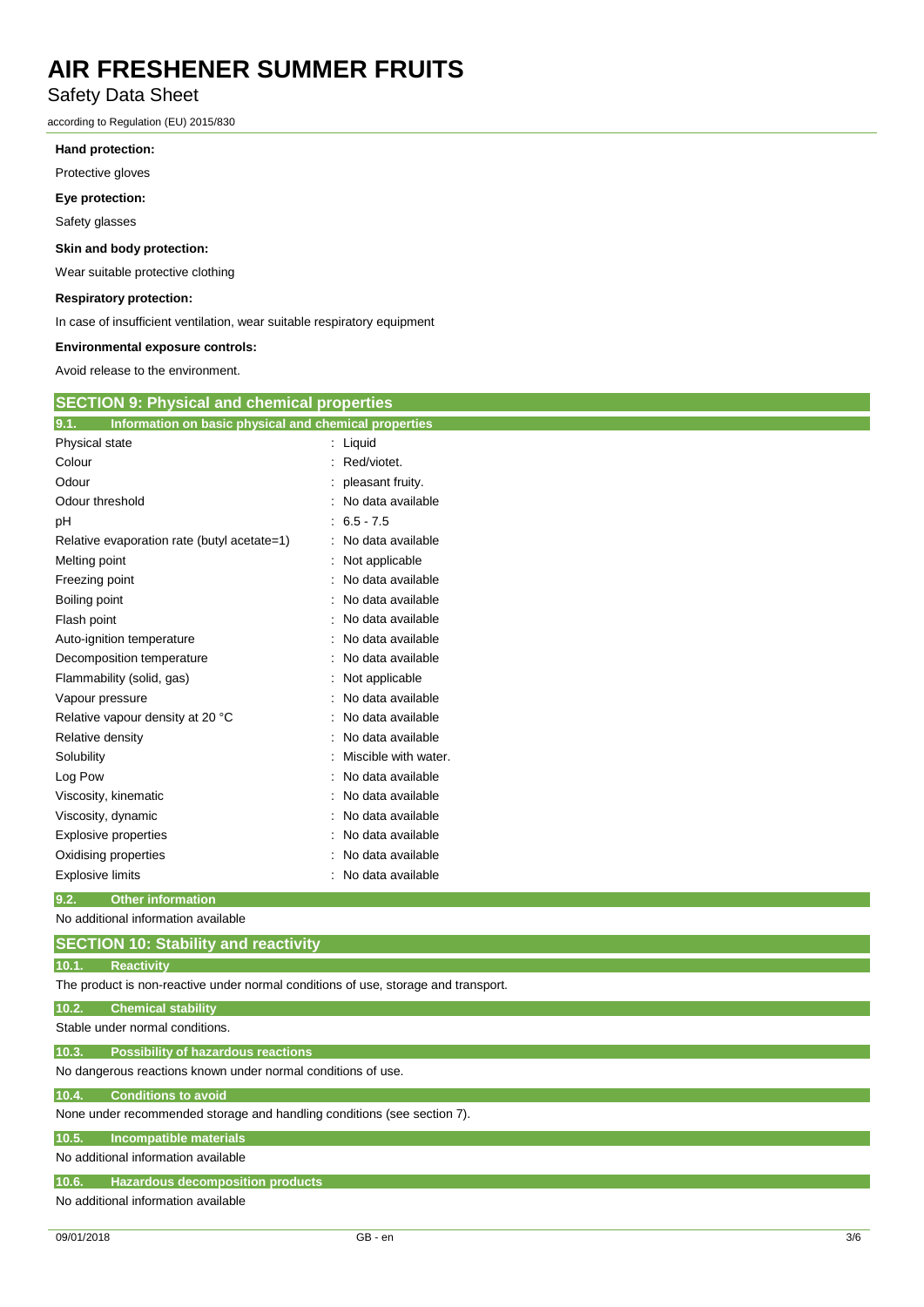Safety Data Sheet

according to Regulation (EU) 2015/830

## **SECTION 11: Toxicological information**

| 11.1.<br>Information on toxicological effects         |                  |
|-------------------------------------------------------|------------------|
| Acute toxicity                                        | : Not classified |
| Skin corrosion/irritation                             | : Not classified |
|                                                       | pH: 6.5 - 7.5    |
| Serious eye damage/irritation                         | : Not classified |
|                                                       | pH: 6.5 - 7.5    |
| Respiratory or skin sensitisation                     | : Not classified |
| Germ cell mutagenicity                                | Not classified   |
| Carcinogenicity                                       | : Not classified |
| Reproductive toxicity                                 | Not classified   |
| Specific target organ toxicity (single exposure)      | Not classified   |
| Specific target organ toxicity (repeated<br>exposure) | : Not classified |
| Aspiration hazard                                     | : Not classified |

|                   | <b>SECTION 12: Ecological information</b> |                                                                                                                            |
|-------------------|-------------------------------------------|----------------------------------------------------------------------------------------------------------------------------|
| 12.1.             | <b>Toxicity</b>                           |                                                                                                                            |
| Ecology - general |                                           | : The product is not considered harmful to aquatic organisms nor to cause long-term adverse<br>effects in the environment. |

| <b>Persistence and degradability</b><br>12.2. |                                                                                                                                                                                                                                                                                                                                                                                                   |  |
|-----------------------------------------------|---------------------------------------------------------------------------------------------------------------------------------------------------------------------------------------------------------------------------------------------------------------------------------------------------------------------------------------------------------------------------------------------------|--|
| <b>SYNERGY AIR FRESHENER SUMMER FRUITS</b>    |                                                                                                                                                                                                                                                                                                                                                                                                   |  |
| Persistence and degradability                 | The surfactant(s) contained in this preparation complies (comply) with the biodegradability<br>criteria as laid down in Regulation (EC) No. 648/2004 on detergents. Data to support this<br>assertion are held at the disposal of the competent authorities of the Member States and will<br>be made available to them, at their direct request or at the request of a detergent<br>manufacturer. |  |
| 12.3.<br><b>Bioaccumulative potential</b>     |                                                                                                                                                                                                                                                                                                                                                                                                   |  |

No additional information available

#### **12.4. Mobility in soil**

No additional information available

| 12.5. | Results of PBT and vPvB assessment. |                                                                        |
|-------|-------------------------------------|------------------------------------------------------------------------|
|       |                                     |                                                                        |
|       | SYNERGY AIR FRESHENER SUMMER FRUITS |                                                                        |
|       | Results of PBT assessment           | The product does not meet the PBT and the vPvB classification criteria |
|       |                                     |                                                                        |
| 12.6  | Other adverse effects <b>b</b>      |                                                                        |

No additional information available

### **SECTION 13: Disposal considerations**

**13.1. Waste treatment methods**

No additional information available

### **SECTION 14: Transport information**

In accordance with ADR / RID / IMDG / IATA / ADN

| 14.1.<br><b>UN number</b>        |                  |
|----------------------------------|------------------|
| UN-No. (ADR)                     | : Not applicable |
| UN-No. (IMDG)                    | : Not applicable |
| UN-No. (IATA)                    | : Not applicable |
| UN-No. (ADN)                     | : Not applicable |
| UN-No. (RID)                     | : Not applicable |
| 14.2.<br>UN proper shipping name |                  |
| Proper Shipping Name (ADR)       | : Not applicable |
| Proper Shipping Name (IMDG)      | : Not applicable |
| Proper Shipping Name (IATA)      | : Not applicable |
| Proper Shipping Name (ADN)       | : Not applicable |
|                                  |                  |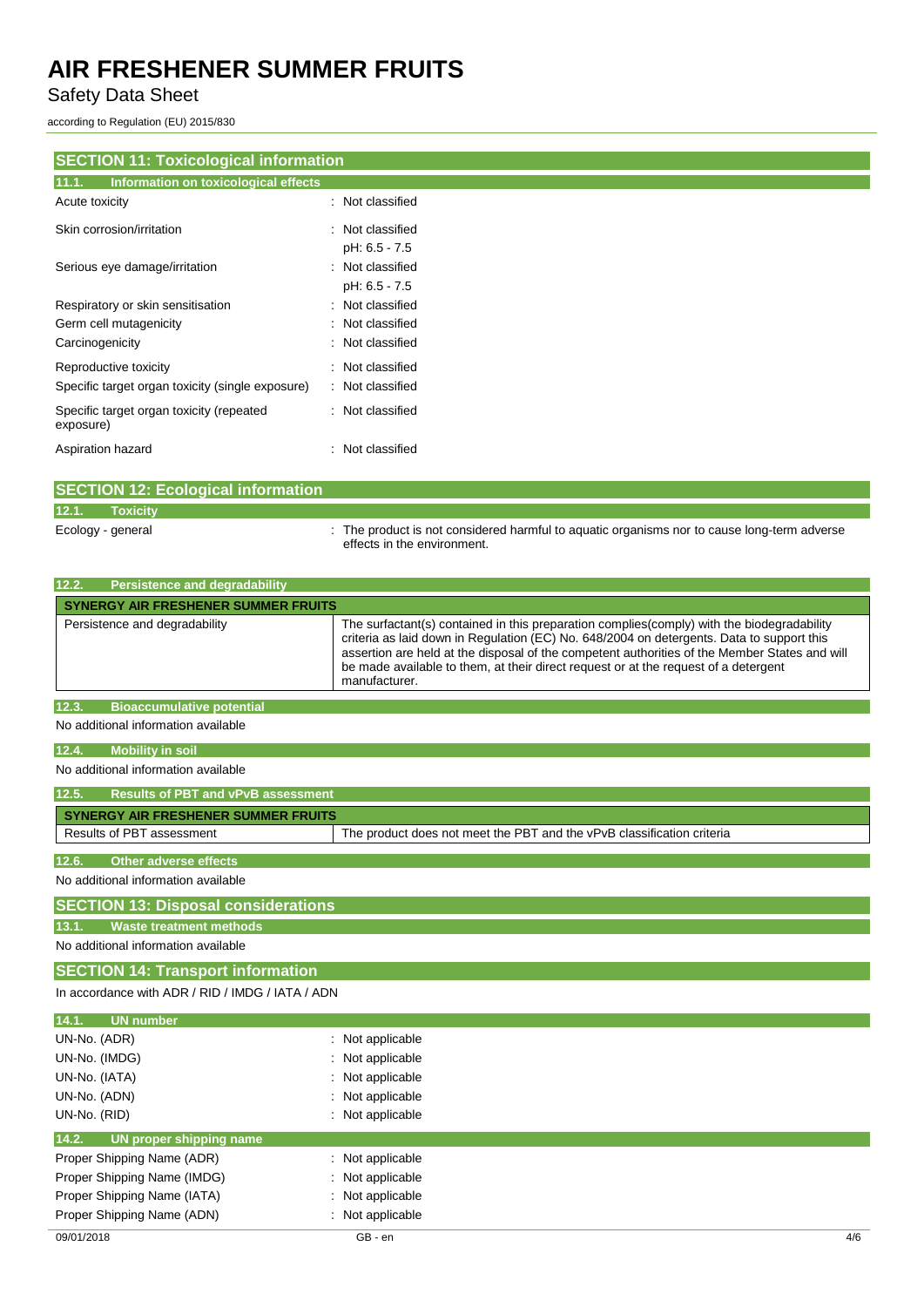Safety Data Sheet

according to Regulation (EU) 2015/830

| according to Regulation (EU) 2015/830                                       |                                                                                                |
|-----------------------------------------------------------------------------|------------------------------------------------------------------------------------------------|
| Proper Shipping Name (RID)                                                  | : Not applicable                                                                               |
| 14.3.<br><b>Transport hazard class(es)</b>                                  |                                                                                                |
| <b>ADR</b>                                                                  |                                                                                                |
| Transport hazard class(es) (ADR)                                            | : Not applicable                                                                               |
|                                                                             |                                                                                                |
| <b>IMDG</b>                                                                 |                                                                                                |
| Transport hazard class(es) (IMDG)                                           | : Not applicable                                                                               |
|                                                                             |                                                                                                |
| <b>IATA</b>                                                                 |                                                                                                |
| Transport hazard class(es) (IATA)                                           | : Not applicable                                                                               |
|                                                                             |                                                                                                |
| ADN                                                                         |                                                                                                |
|                                                                             |                                                                                                |
| Transport hazard class(es) (ADN)                                            | : Not applicable                                                                               |
| RID                                                                         |                                                                                                |
| Transport hazard class(es) (RID)                                            |                                                                                                |
|                                                                             | : Not applicable                                                                               |
| 14.4.<br><b>Packing group</b>                                               |                                                                                                |
| Packing group (ADR)                                                         | Not applicable                                                                                 |
| Packing group (IMDG)                                                        | Not applicable                                                                                 |
| Packing group (IATA)                                                        | Not applicable                                                                                 |
| Packing group (ADN)                                                         | Not applicable                                                                                 |
| Packing group (RID)                                                         | : Not applicable                                                                               |
| 14.5.<br><b>Environmental hazards</b>                                       |                                                                                                |
|                                                                             | : No                                                                                           |
| Dangerous for the environment                                               |                                                                                                |
| Marine pollutant                                                            | No<br>÷                                                                                        |
| Other information                                                           | : No supplementary information available                                                       |
| <b>Special precautions for user</b>                                         |                                                                                                |
| 14.6.                                                                       |                                                                                                |
| - Overland transport                                                        |                                                                                                |
| Not applicable                                                              |                                                                                                |
|                                                                             |                                                                                                |
| - Transport by sea                                                          |                                                                                                |
| Not applicable                                                              |                                                                                                |
| - Air transport                                                             |                                                                                                |
| Not applicable                                                              |                                                                                                |
| - Inland waterway transport                                                 |                                                                                                |
| Not applicable                                                              |                                                                                                |
|                                                                             |                                                                                                |
| - Rail transport                                                            |                                                                                                |
| Not applicable                                                              |                                                                                                |
| 14.7.<br>Transport in bulk according to Annex II of MARPOL and the IBC Code |                                                                                                |
| Not applicable                                                              |                                                                                                |
|                                                                             |                                                                                                |
| <b>SECTION 15: Regulatory information</b>                                   |                                                                                                |
| 15.1.                                                                       | Safety, health and environmental regulations/legislation specific for the substance or mixture |
| 15.1.1.<br><b>EU-Regulations</b>                                            |                                                                                                |
| Contains no REACH substances with Annex XVII restrictions                   |                                                                                                |
| Contains no substance on the REACH candidate list                           |                                                                                                |
| Contains no REACH Annex XIV substances                                      |                                                                                                |
|                                                                             |                                                                                                |
|                                                                             |                                                                                                |

### **15.1.2. National regulations**

No additional information available

#### **15.2. Chemical safety assessment**

No chemical safety assessment has been carried out